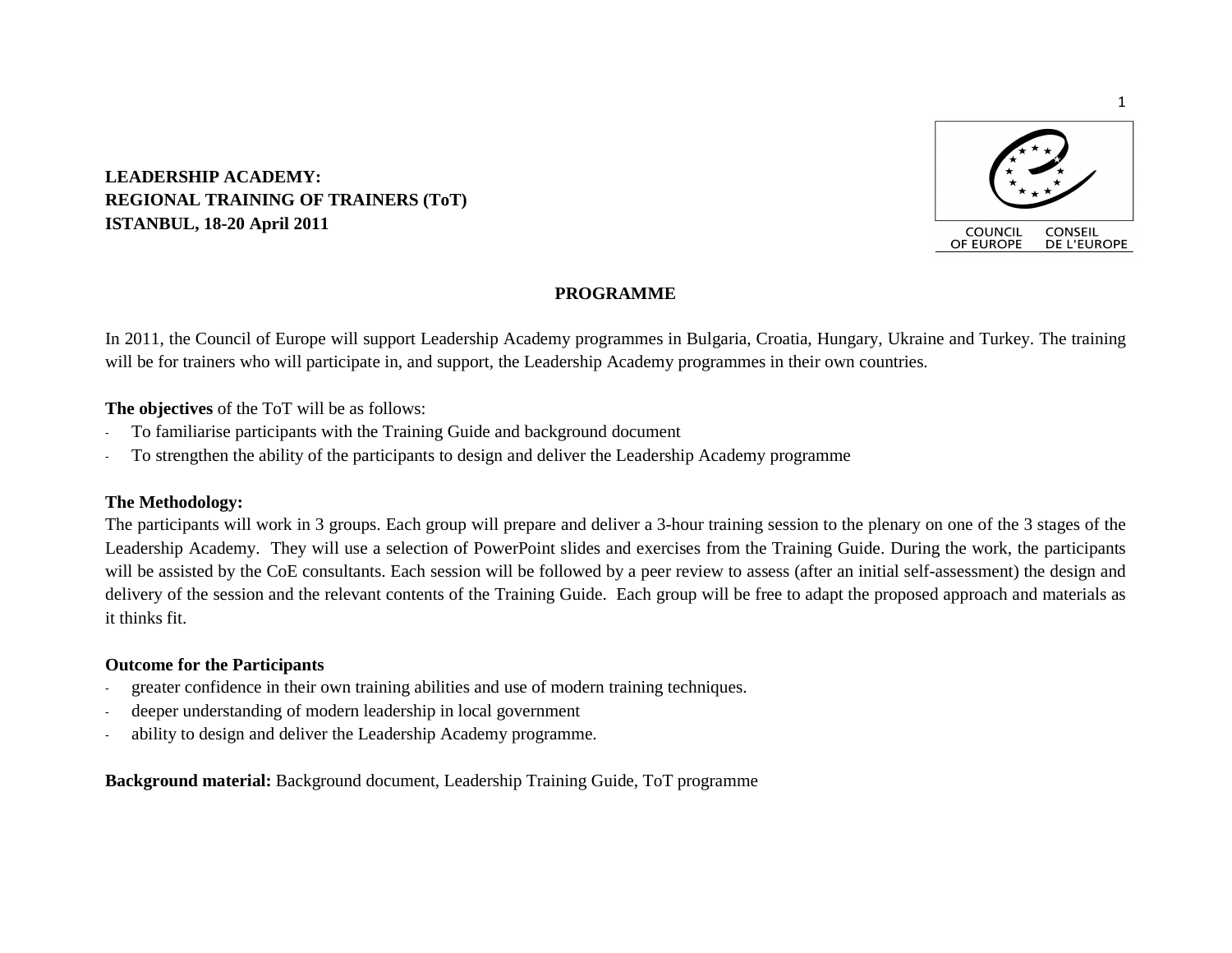### **DAY 1**

| <b>TIME</b> | <b>ACTIVITY</b>        | <b>OBJECTIVES</b>                                    | <b>METHODOLOGY / MATERIALS</b>                                              |
|-------------|------------------------|------------------------------------------------------|-----------------------------------------------------------------------------|
| 0900        | <b>Introduction</b>    | (a) Welcome                                          | Welcome statement from the Turkish Union of Municipalities and Towns        |
|             |                        | (b) Understand workshop objectives                   | Introductions and facilitated discussion (SI, JJ, KP)                       |
|             |                        | (c) Clarify expectations                             |                                                                             |
| 1000        | <b>Background</b>      | Become familiar with the structure and               | Walk-through and discussion of the background document and Training         |
|             | documents              | contents of the leadership materials                 | Guide (JJ)                                                                  |
|             |                        |                                                      |                                                                             |
| 1100        | <b>Key</b>             | Understand the main concepts                         | PowerPoint presentation, Leadership Matrix, Leadership Benchmark and        |
|             |                        |                                                      | facilitated discussion (JJ, KP, SI)                                         |
|             | leadership<br>concepts | underlying the approach of the<br>Leadership Academy |                                                                             |
|             |                        |                                                      |                                                                             |
| 1245        | <b>Open session</b>    | Clarify any further points; make                     | Facilitated discussion (KP, JJ)                                             |
|             |                        | suggestions                                          | Divide into 3 groups; each group to prepare a 3-hour training session on    |
|             |                        |                                                      | one of the Leadership Academy's 3 stages to deliver during day 2 or 3 to    |
|             |                        |                                                      | the plenary                                                                 |
| 1300        | <b>Lunch break</b>     |                                                      |                                                                             |
| 1400        | <b>Preparation</b>     | Prepare the contents and delivery                    | Each group will familiarise itself with the relevant training materials and |
|             | of sessions            | techniques for subsequent session                    | prepare their training session (with an appropriate introduction) for       |
|             |                        |                                                      | subsequent delivery. Trainer support will be available. (KP, JJ, SI)        |
| 1730        | <b>Close</b>           |                                                      |                                                                             |

*There will be short coffee/tea breaks at mid-morning and mid-afternoon*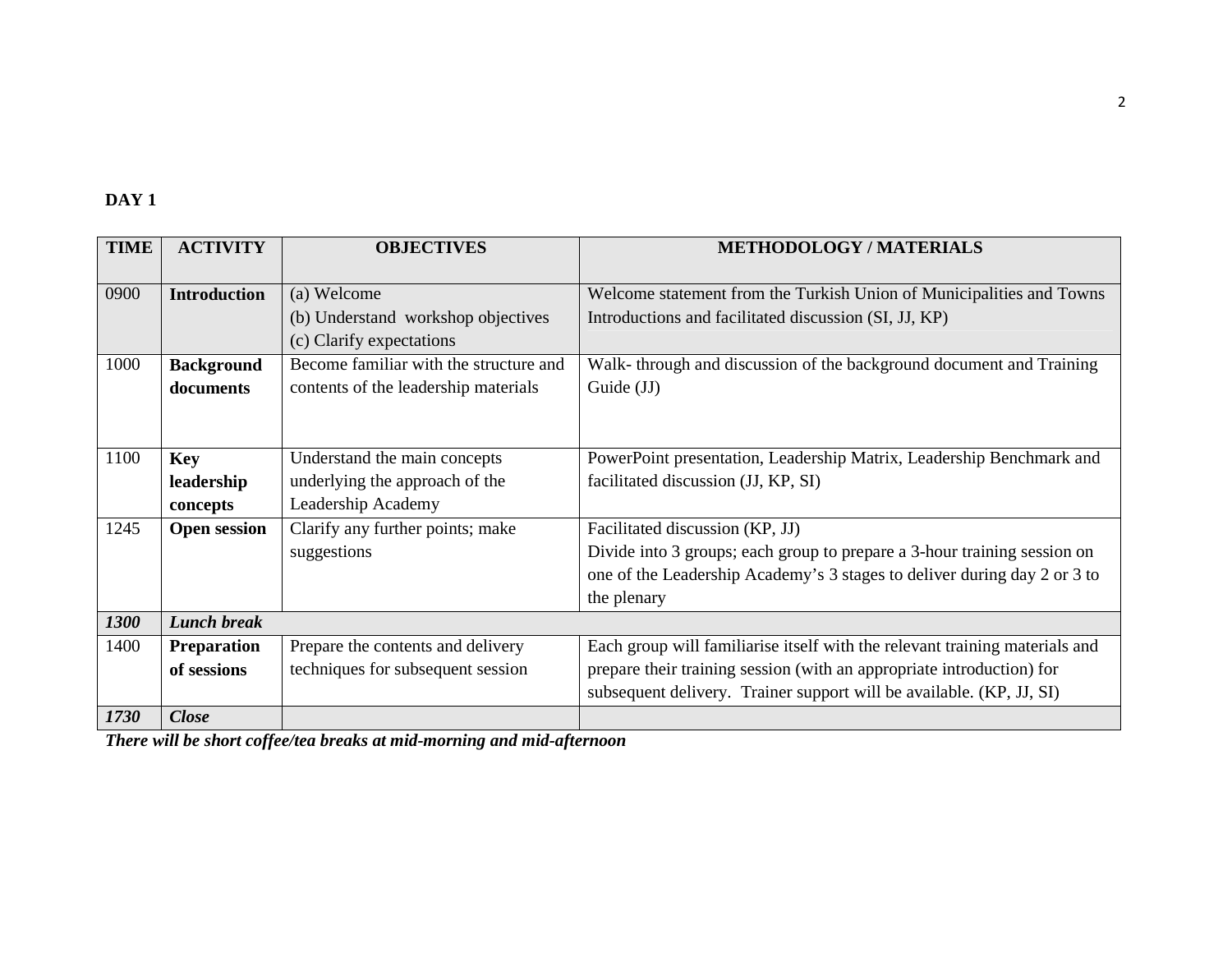# **DAY 2**

| <b>TIME</b> | <b>ACTIVITY</b>                       | <b>OBJECTIVES</b>                                                                      | <b>METHODOLOGY/MATERIALS</b>                                                                                                                                                                                                                                                                                                                                                        |
|-------------|---------------------------------------|----------------------------------------------------------------------------------------|-------------------------------------------------------------------------------------------------------------------------------------------------------------------------------------------------------------------------------------------------------------------------------------------------------------------------------------------------------------------------------------|
| 0900        | <b>Stage 1</b><br>training<br>session | Deliver a training session<br>based on Stage 1 of the<br>Leadership Academy            | Participants should choose from the following Stage 1 materials:<br>1. PP slides: 'A new approach to local government'<br>Traditional use of authority<br>2.<br>Understanding different perspectives<br>3.<br>Self-assessment of (i) leadership preferences and (ii) people/task orientation<br>Improving a municipality's culture<br>5.<br>Developing direction and strategy<br>6. |
| 1230        | <b>Peer review</b>                    | Assess the strengths and<br>weaknesses of the contents<br>and delivery of the training | Self-assessment followed by facilitated discussion and suggested additions and changes                                                                                                                                                                                                                                                                                              |
| 1300        | <b>Lunch break</b>                    |                                                                                        |                                                                                                                                                                                                                                                                                                                                                                                     |
| 1400        | <b>Stage 2</b>                        | Deliver a training session                                                             | Participants should choose from the following Stage 2 materials:                                                                                                                                                                                                                                                                                                                    |
|             | training<br>session                   | based on Stage 2 of the<br>Leadership Academy                                          | 1. PP slides: 'Applying leadership to local government'<br>Moving to a modern mindset<br>2.<br>Route map to a modern organisation<br>3.<br>Benchmarking transparency / accountability<br>Leadership skill - facilitation<br>5.<br>Communications strategy<br>6.                                                                                                                     |
| 1700        | Peer review                           | Assess the contents of the<br>training materials and<br>delivery of the training       | Self-assessment followed by facilitated discussion and suggested additions and changes                                                                                                                                                                                                                                                                                              |
| 1730        | <b>Close</b>                          |                                                                                        |                                                                                                                                                                                                                                                                                                                                                                                     |

*There will be short coffee/tea breaks at mid-morning and mid-afternoon*